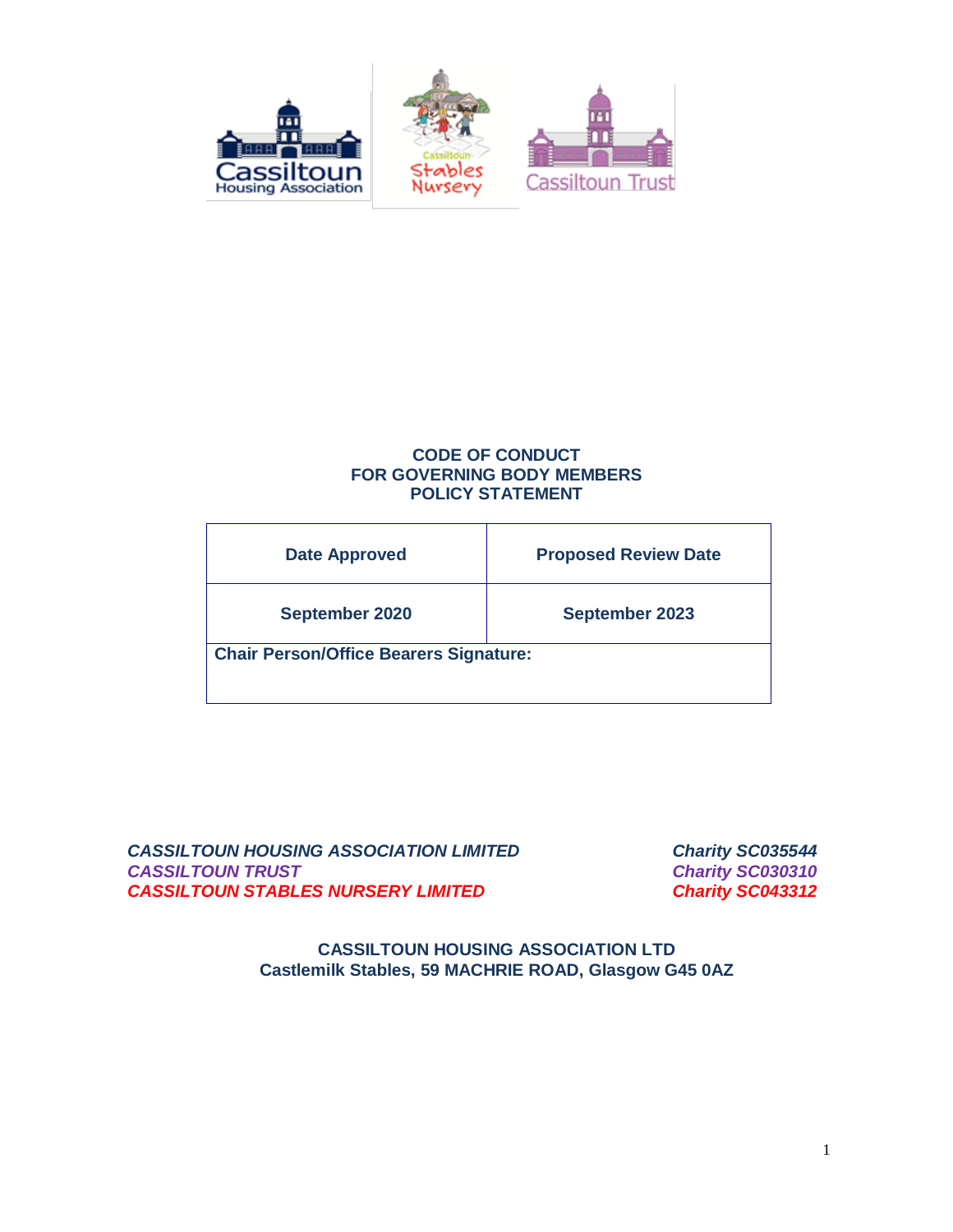### **CASSILTOUN GROUP**

### **CODE OF CONDUCT FOR BOARD MEMBERS**

### **POLICY STATEMENT**

### *MODEL CODE OF CONDUCT FOR GOVERNING BODY MEMBERS BASED ON THE SFHA MODEL SEPTEMBER 2020*

#### **1. INTRODUCTION**

*There are references throughout this Code of Conduct (the Code) to 'you' and 'your' which means the member of the Governing Bodies of the Cassiltoun Group who have signed this Code. References to 'we', 'us' and 'our' mean Cassiltoun Group.*

- 1.1 We attach the greatest importance to ensuring that high standards of governance and ethical behaviour are demonstrated by all of our people and in all of our activities.
- 1.2 This Code of Conduct sets out the requirements and expectations which are attached to your role as a member of our Governing Body. You have a personal responsibility to uphold the requirements of this Code. You cannot be a member of the Governing Body if you do not agree to adopt this Code of Conduct. To confirm that you understand its requirements and accept its terms, you must review and sign this Code annually.
- 1.3 As a Registered Social Landlord (RSL), we are required to adopt and comply with an appropriate Code of Conduct<sup>1</sup> This Code is based on the Model Code of Conduct produced by the Scottish Federation of Housing Associations. The Scottish Housing Regulator (SHR) has confirmed that this Code fully complies with its Regulatory Standards and their input during the production of this code is acknowledged.
- 1.4 This Code of Conduct is an important part of our governance arrangements. Members of the Governing Body are responsible for ensuring that they are familiar with the terms of this Code and that they always act in accordance with its requirements and expectations. Governing Body Members must always ensure their actions accord with the legal duties of the RSL and with regulatory guidance. You must also ensure you are familiar with any policies which are linked to this code.
- 1.5 If a member of the Governing Body appears to have breached any part of this Code, the matter will be investigated in accordance with the procedures set out at (Appendix 2). A breach of this Code may result in action being taken by the Governing Body to remove the member(s) involved.

<sup>&</sup>lt;sup>1</sup> Scottish Housing Regulator (2019) Regulatory Framework[, Regulatory Standard 5.2](https://www.housingregulator.gov.scot/for-landlords/regulatory-framework#section-3)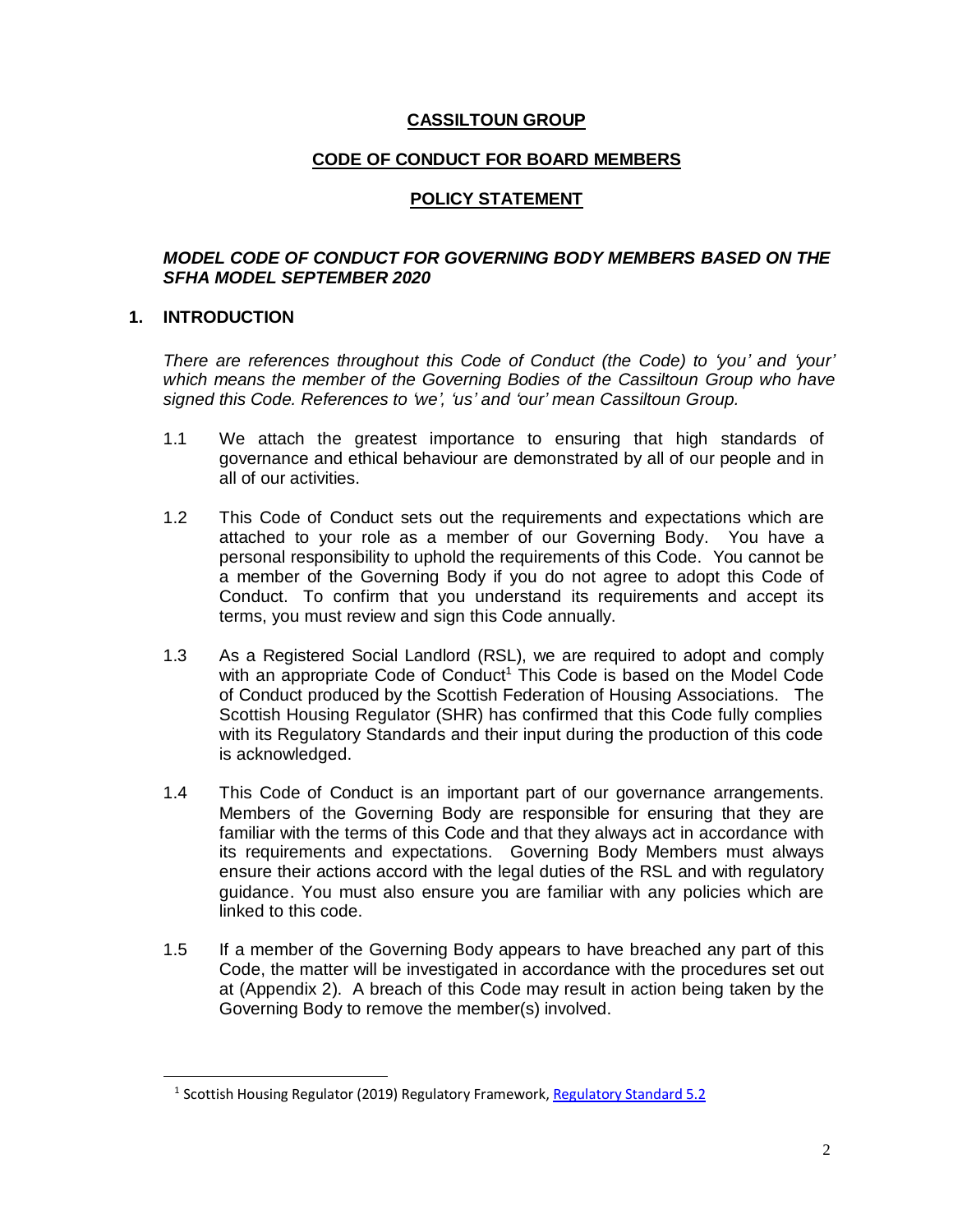# **2. WHO THE CODE APPLIES TO**

2.1 This Code of Conduct applies to all elected, appointed and co-opted members of our Governing Body and its sub-committees and to the governing bodies of all subsidiaries and members of the Cassiltoun Group.

### **3. HOW THE CODE IS STRUCTURED**

3.1 The Code is based on the seven principles which are recognised as providing a framework for good governance. They demonstrate honesty, integrity and probity. 2

Each principle is described, as it applies to the activities of an RSL and its subsidiaries and its Governing Body Members, and supporting guidance is offered for each to provide more explanation of the Code's requirements. The guidance is not exhaustive and it should be remembered that Governing Body Members and RSLs are responsible for ensuring that their conduct at all times meets the high standards that the RSL sector is recognised for upholding.

### **4. THE PRINCIPLES**

- 4.1 The seven principles and what they mean for the purposes of this Code are:
	- **A. Selflessness**
	- **B. Openness**
	- **C. Honesty**
	- **D. Objectivity**
	- **E. Integrity**
	- **F. Accountability**
	- **G. Leadership**

<sup>&</sup>lt;sup>2</sup> Committee for Standards in Public Life (May 1995), [Nolan Principles](https://www.gov.uk/government/publications/the-7-principles-of-public-life/the-7-principles-of-public-life--2)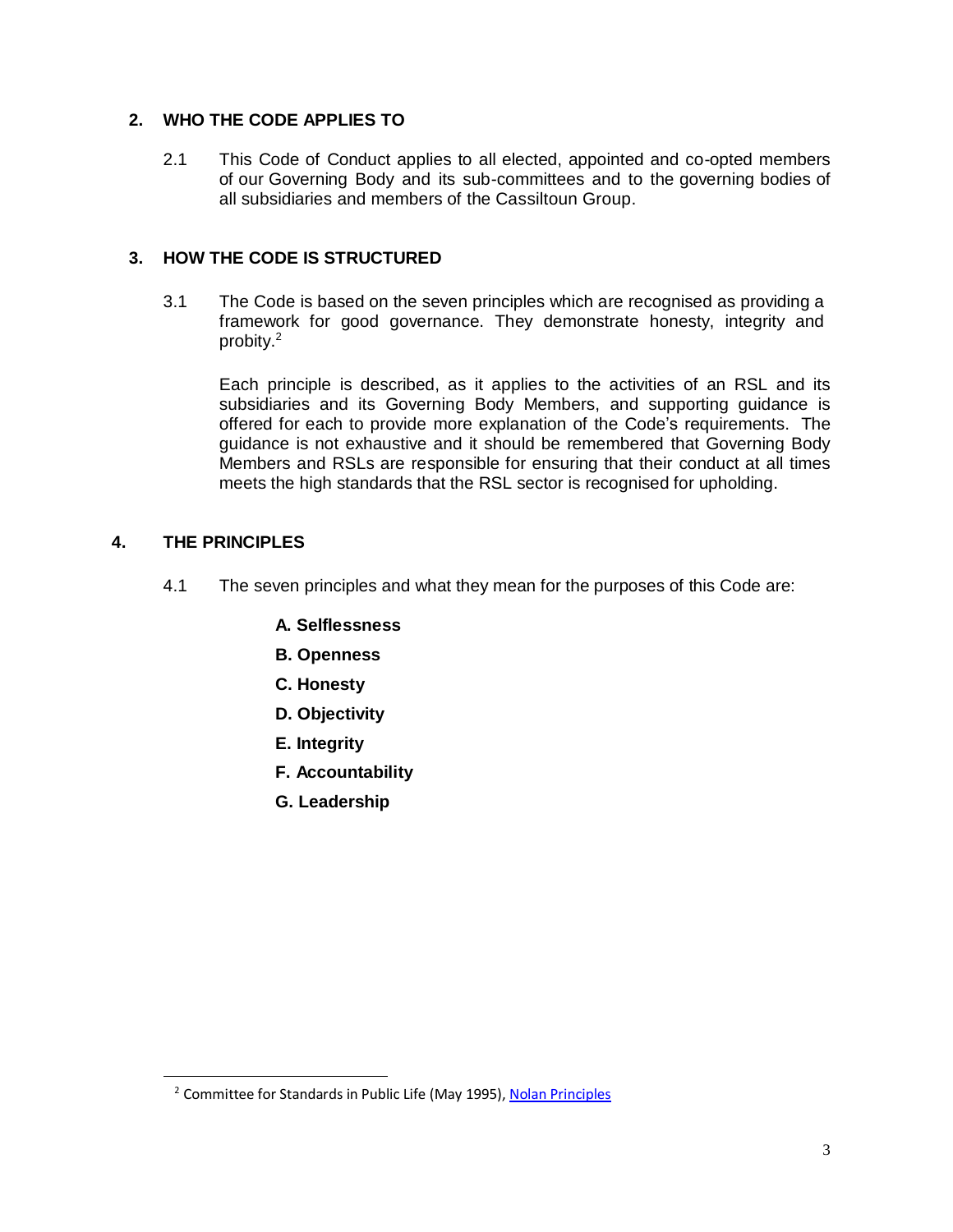- A. **Selflessness**: You must act in the best interests of the Cassiltoun Group at all times and must take decisions that support and promote our strategic plan, aims and objectives. Members of the Governing Body should not promote the interests of a particular group or body of opinion to the exclusion of others.
	- A.1 You must always uphold and promote our aims, objectives and values and act to ensure their successful achievement.
	- A.2 You should exercise the authority that comes with your role as a Governing Body member responsibly and not seek to use your influence inappropriately or for personal gain or advantage.
	- A.3 You must accept responsibility for all decisions properly reached by the Governing Body (or a sub-committee or working group with appropriately delegated responsibility) and support them at all times, even if you did not agree with the decision when it was made.
	- A.4 If you are unable to support in public a decision that has been properly reached by the Governing Body, you should resign.
	- A.5 You must consider the views of others and be tolerant of differences.
	- A.6 You must not seek to use your position to influence decisions that are the responsibility of staff (e.g. granting a tenancy, ordering a repair, awarding a contract).
	- A.7 You must not seek to use your influence for the benefit of yourself or your business interests, or the benefit of someone to whom you are closely connected <sup>3</sup> or their business interests.
	- A.8 Mobile phones should be switched off during meetings, seminars, training courses etc.
- B. **Openness**: You must be transparent in all of your actions; you must declare and record all relevant personal and business interests and must be able to explain your actions.
	- B.1 You should exercise reasonable skill and care in the conduct of your duties.
	- B.2 You should avoid any situation that could give rise to suspicion or suggest improper conduct.
	- B.3 You must declare any personal interest(s) and manage openly and appropriately any conflicts of interest and observe the requirements of our policy on the matter.

 $\overline{a}$ 

<sup>&</sup>lt;sup>3</sup> See Appendix 1, p9-11 for definition of "closely connected"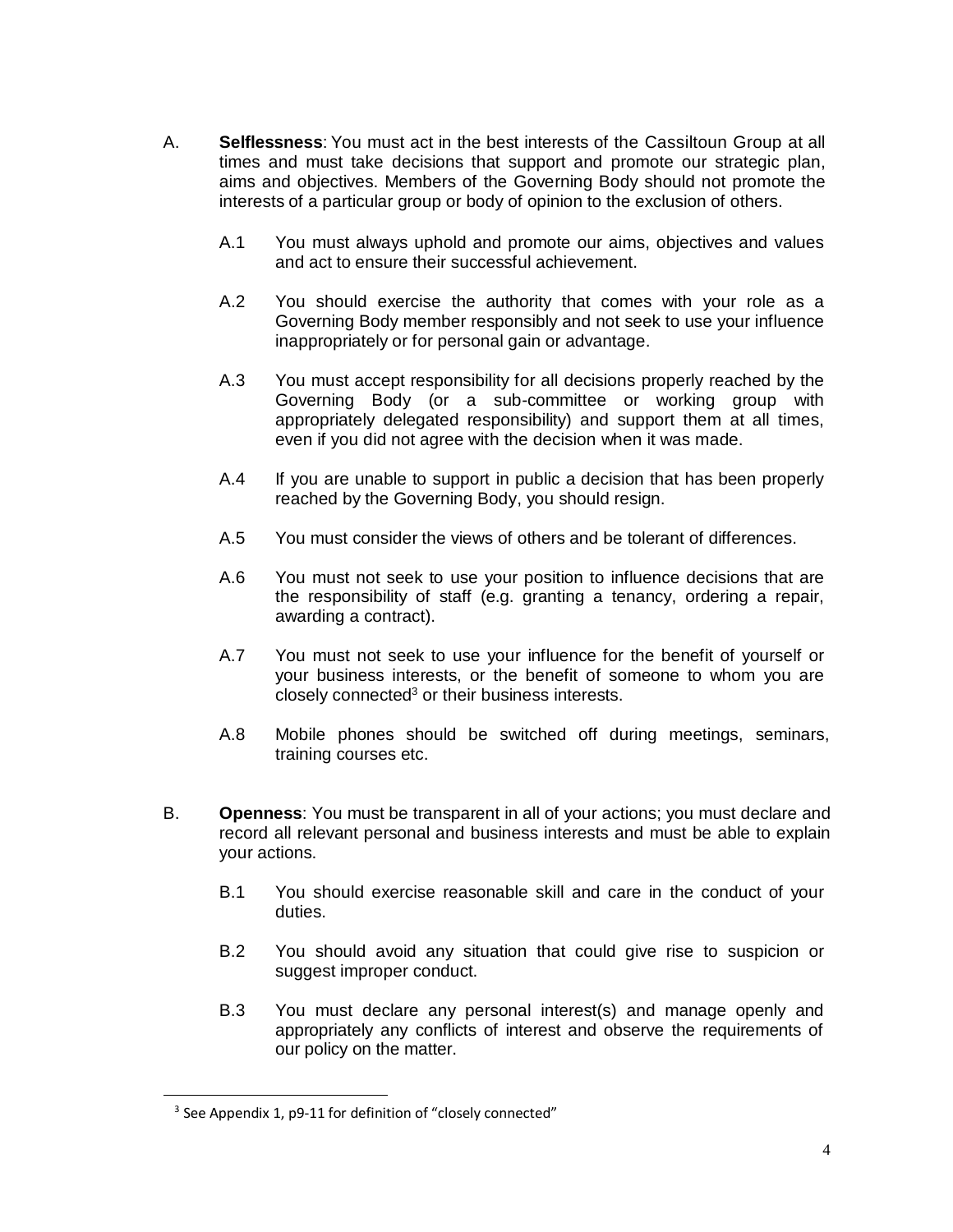- B.4 You must not accept any offers of gifts or hospitality from individuals or organisations which might reasonably create – or be capable of creating – an impression of impropriety, influence or place you under an obligation to these individuals or organisations. You must comply with our policy on the matter.
- B.5 You must ensure that you are informed about the views, needs and demands of tenants and service users and that your decisions are informed by this understanding.
- B.6 You must ensure that the organisation is open about the way in which it conducts its affairs and positive about how it responds to requests for information.
- B.7 You must not prevent people or bodies from being provided with information that they are entitled to receive.
- C. **Honesty**: You must ensure that you always act in the best interests of the Cassiltoun Group and that all activities are transparent and accountable.
	- C.1 You should always act in good faith when undertaking your responsibilities as a Member of the Governing Body.
	- C.2 You should use your skills, knowledge and judgement effectively to support our activities.
	- C.3 You should ensure that decisions are always taken and recorded in accordance with our Rules and procedures.
	- C.4 You must ensure that the organisation has an effective policy and procedures to enable, encourage and support any staff or Governing Body member to report any concerns they have about possible fraud, corruption or other wrongdoing.<sup>4</sup>
	- C.5 You must report any concerns or suspicions about possible fraud, corruption or other wrongdoing to the appropriate senior person within the organisation in accordance with our whistleblowing policy.
	- C.6 You must not misuse, or contribute to or condone the misuse of our resources and must comply with our policies and procedures regarding the use of its funds and resources. 5
	- C.7 We forbid all forms of bribery, meaning a financial or other advantage or inducement intended to persuade someone to perform improperly any function or activity. You are not allowed to accept or give bribes from/to anyone, and must comply with our policy on bribery. You are also

<sup>&</sup>lt;sup>4</sup> These concerns might include, but are not confined to, suspected fraud, dishonesty, breach of the law, poor practice, non-compliance with regulatory requirements, misconduct, breach of this code

<sup>&</sup>lt;sup>5</sup> Resources include people, equipment, buildings, ICT, funds, knowledge, stationery, transport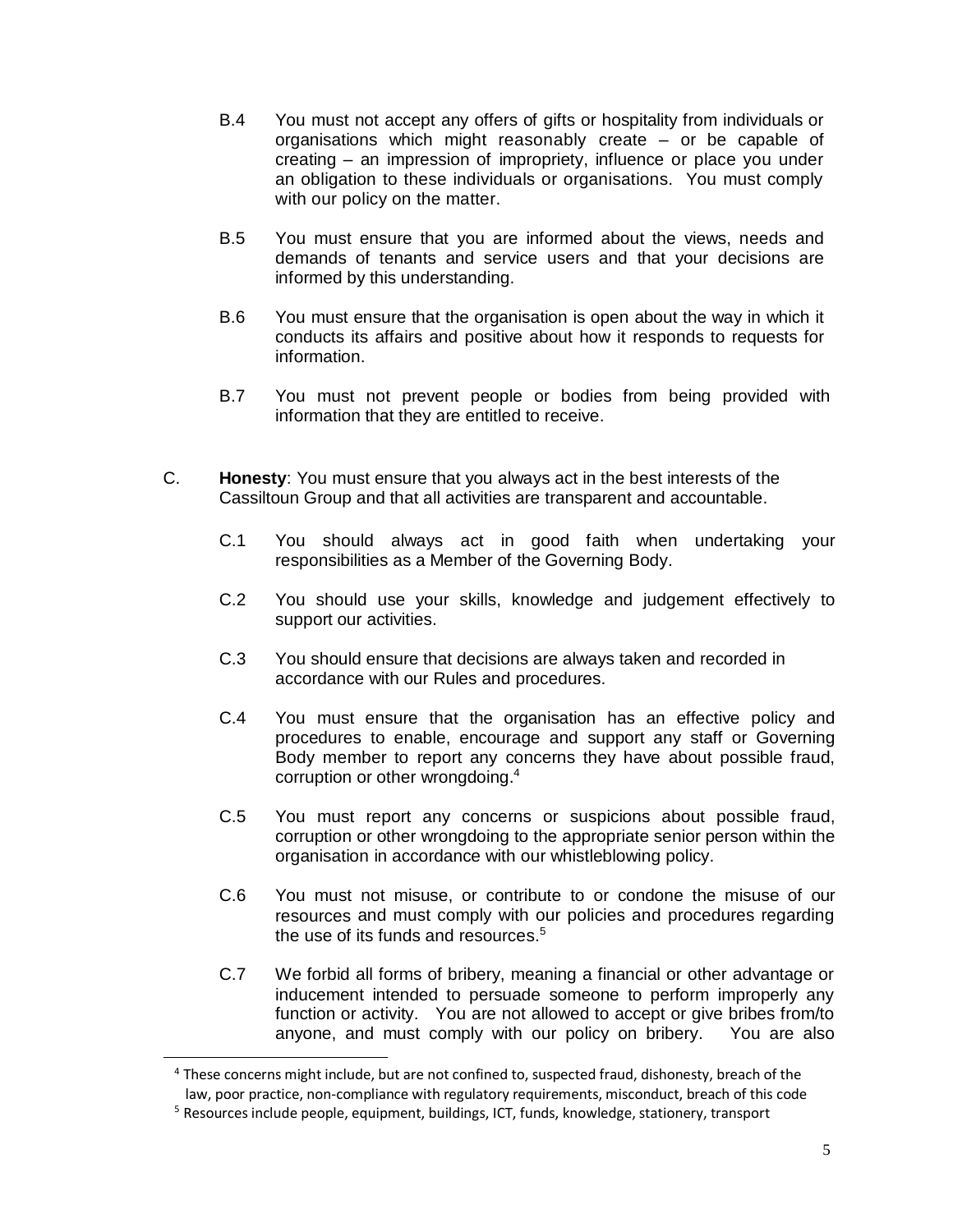obliged to report any instances of suspected bribery within the organisation or any of its business partners.

- C.8 You, or someone closely connected to you, cannot as a result of your role with us receive preferential treatment relating to any services provided by the organisation or its contractors/suppliers, and you should be able to demonstrate this.
- D. **Objectivity**: You must consider all matters on their merits; you must base your decisions on the information and advice available and reach your decision independently.
	- D.1 You must ensure that the decisions that you take are consistent with our aims and objectives and with the relevant legal and regulatory requirements (including those of SHR, OSCR, FCA and the Care Inspectorate).
	- D.2 You must prepare effectively for meetings and ensure you have access to all necessary information to enable you to make well-informed decisions.
	- D.3 You must monitor performance carefully to ensure that the organisation's purpose and objectives are achieved, and take timely and effective action to identify and address any weaknesses or failures.
	- D.4 You should use your skills, knowledge and experience to review information critically and always take decisions in the best interests of the organisation, our tenants and our service users.
	- D.5 You should ensure that the Governing Body seeks and takes account of additional information and external/independent advice where necessary and/or appropriate.
	- D.6 You should ensure that effective policies and procedures are implemented so that all decisions are based on an adequate assessment of risk, deliver value for money, and ensure the financial well-being of the organisation.
	- D.6 You should contribute to the identification of training needs, keep your housing and related knowledge up to date, and participate in training that is organised or supported by us.
- E. **Integrity**: You must actively support and promote our values; you must not be influenced by personal interest in exercising your role and responsibilities.
	- E.1 You must always treat your Governing Body colleagues, our staff and their opinions with respect.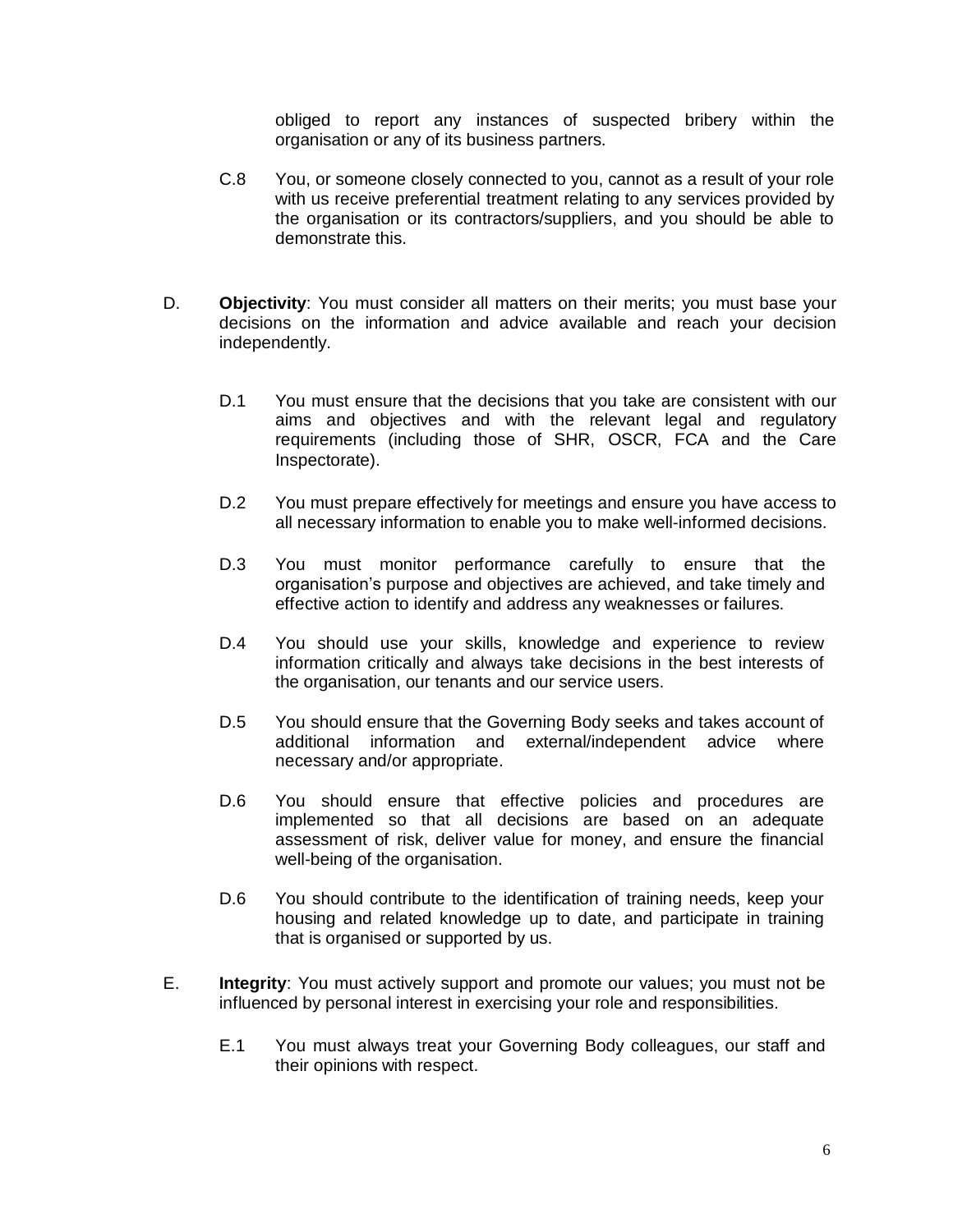- E.2 You must always conduct yourself in a courteous and professional manner; you must not, by your actions or behaviour, cause distress, alarm or offence.
- E.3 You must declare any personal interests in accordance with this Code (see Appendix 1); in the event that you have a continuing personal interest which conflicts with our activities, values, aims or objectives, you should resign.
- E.4 You must ensure that you fulfil your responsibilities as they are set out in the relevant role description; that you maintain relationships that are professional, constructive and that do not conflict with your role as a member of the Governing Body.
- E.5 You must uphold our equality and diversity, whistleblowing and acceptable use policies.
- E.6 You must respect confidentiality and ensure that you do not disclose information to anyone who is not entitled to receive it, both whilst you are a member of the Governing Body and after you have left.
- E.7 You must observe and uphold the legal requirements and our policies in respect of the storage and handling of information, including personal and financial information.
- E.8 You must not make inappropriate or improper use of, or otherwise abuse, our resources or facilities and must comply with our policies and procedures regarding the use of its funds and resources.
- E.9 You must not seek or accept benefits, gifts, hospitality or inducements in connection with your role as a member of our Governing Body, or anything that could reasonably be regarded as likely to influence your judgement. You must not benefit, or be perceived to benefit, inappropriately from your involvement with the organisation and must comply with our policies on the matter
- F. **Accountability**: You must take responsibility for and be able to explain your actions, and demonstrate that your contribution to our governance is effective
	- F.1 You must observe and uphold the principles and requirements of the SHR's Regulatory Standards of Governance and Financial Management, guidance issued by the SHR and other regulators, and ensure that (the Cassiltoun Group's legal obligations are fulfilled.
	- F.2 You must ensure that we have effective systems in place to monitor and report its performance and that corrective action is taken as soon as the need is identified.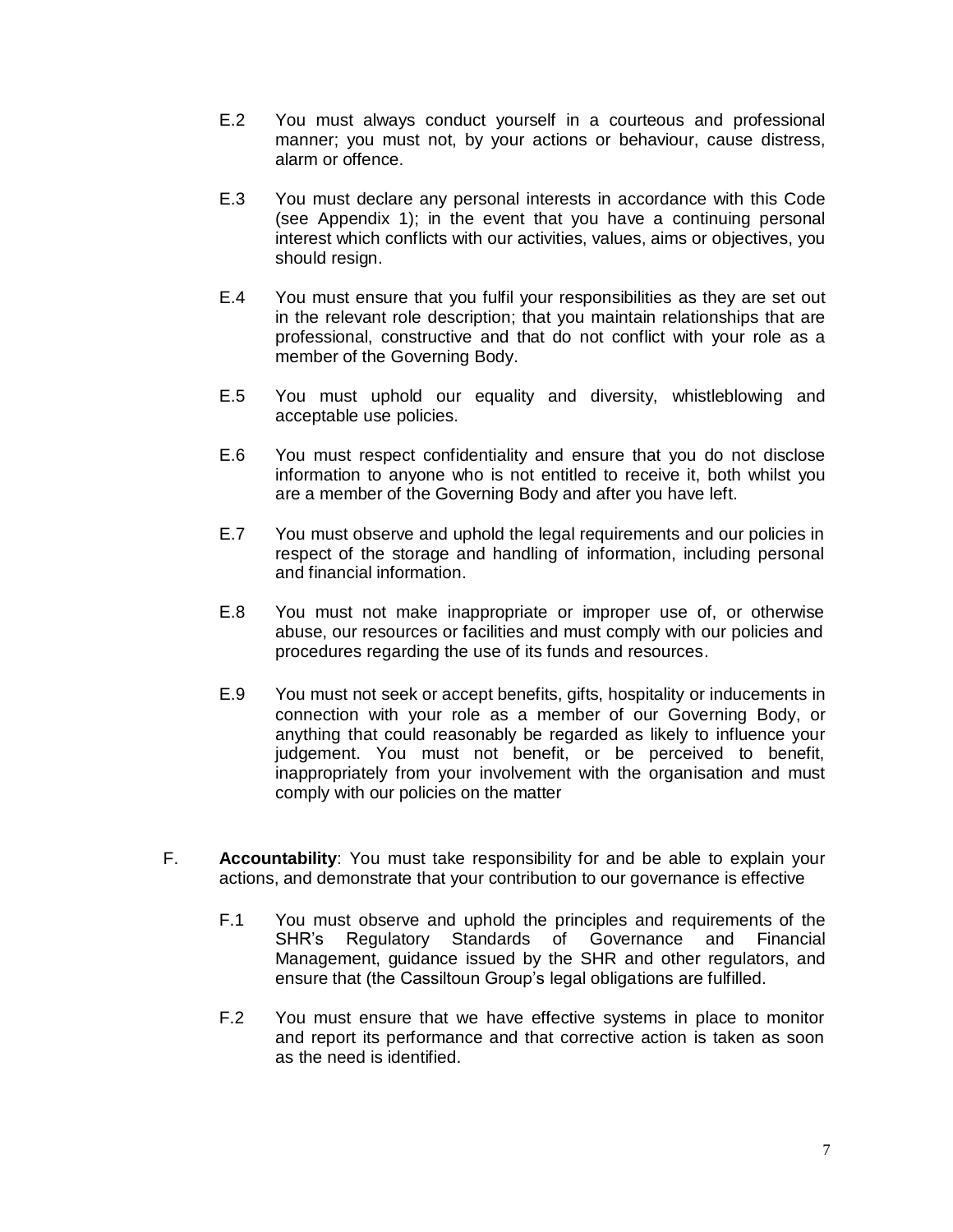- F.3 You should contribute positively to our activities by regularly attending and participating constructively in meetings of the Governing Body, its committees and working groups.
- F.4 You should always be courteous and polite and behave appropriately when acting on our behalf.
- F.5 You must participate in and contribute to an annual review of the contribution you have made individually to our governance.
- F.6 You must ensure that there is an appropriate system in place for the support and appraisal of our Senior Officer and that it is implemented effectively.
- F.7 You must not speak or comment in public on our behalf without specific authority to do so.
- F.8 You must co-operate with any investigations or inquiries instructed in connection with this Code.
- F.9 You recognise that the Governing Body as a whole is accountable to its tenants and service users, and you reflect this in your actions as an individual.
- G. **Leadership**: You must uphold our principles and commitment to delivering good outcomes for tenants and other service users, and lead the organisation by example.
	- G.1 You must ensure that our strategic aims, objectives and activities deliver good outcomes for tenants and service users. You must ensure that you make an effective contribution to our strategic leadership.
	- G.2 You must ensure that our aims and objectives reflect and are informed by the views of tenants and service users.
	- G.3 You must always be a positive ambassador for the organisation.
	- G.4 You must participate in and contribute to the annual review of the Governing Body's effectiveness and help to identify and attain the range of skills that we need to meet our strategic objectives.
	- G.5 You must not criticise the Cassiltoun Group or our actions in public.
	- G.6 You must not criticise staff in public; any staffing related matters should be discussed privately with the Chair and/or Senior Officer.
	- G.7 You must not use social media to criticise or make inappropriate comments about the Cassiltoun Group, its actions or any member of the Governing Bodies, staff or other partners.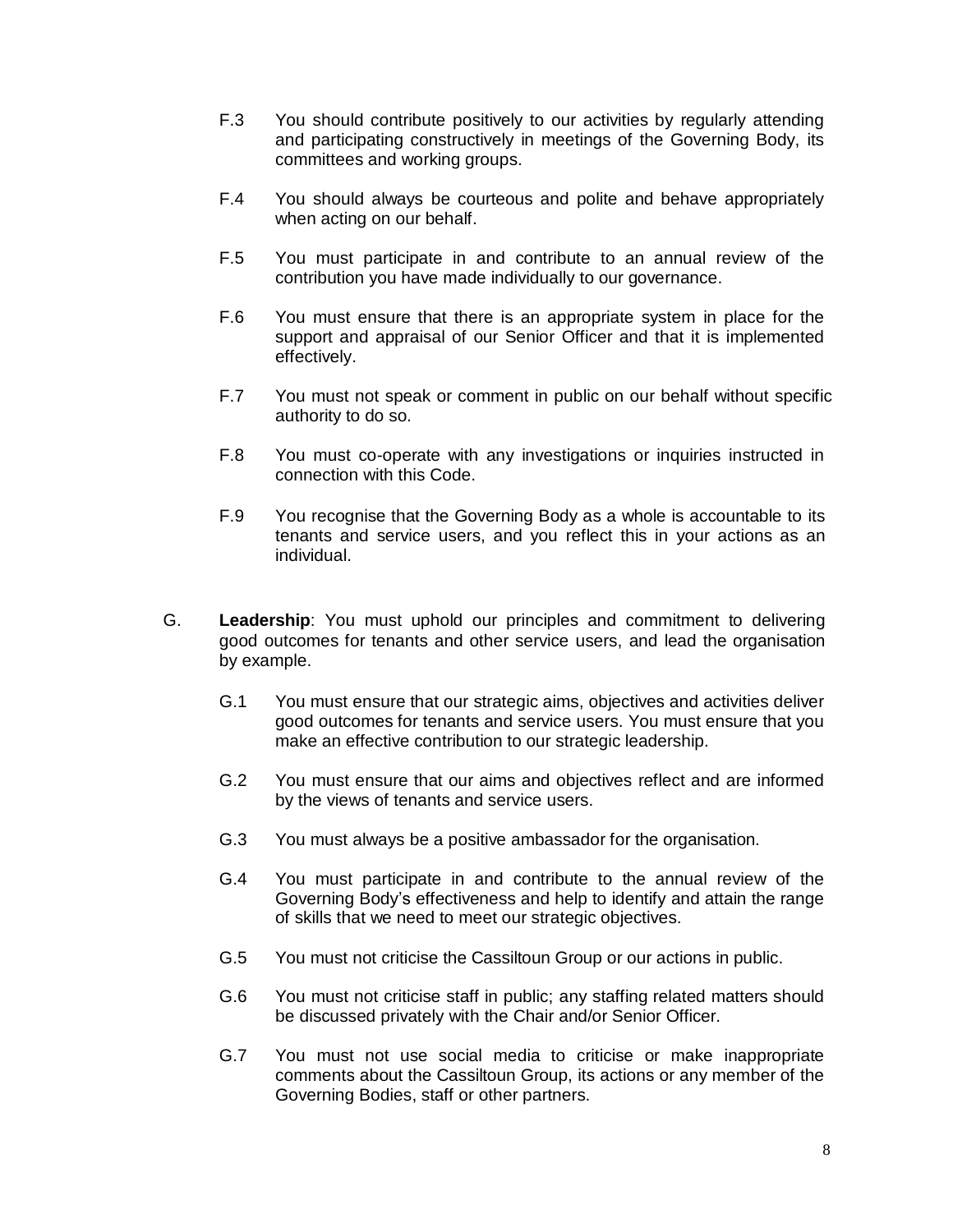G.8 You must not act in a way that could jeopardise our reputation or bring us into disrepute<sup>6</sup>.

### **5. DECLARING AND MANAGING PERSONAL INTERESTS**

- 5.1 Where you have a personal, business or financial interest in any matter that is relevant to our activities or is being considered (or is likely to be considered), or you know that someone to whom you are closely connected has such an interest, you must declare it promptly and record it in our Register of Interests.
- 5.2 You must keep your entry in the Register of Interests complete, accurate and up to date.
- 5.3 More details and examples are included at Appendix 1.

# **6. BREACH OF THIS CODE**

- 6.1 Each member of the Governing Bodies have a personal and individual responsibility to promote and uphold the requirements of this Code. If any member of the Governing Bodies believe that they may have breached the Code, or has witnessed or has become aware of a potential breach by another member, they should immediately bring the matter to the attention of the Chair.
- 6.2 Alleged breaches of the Code of Conduct will be dealt with by the Chair, with the support of the Senior Officer where appropriate. Where the allegation of a breach is against the Chair, the Vice-Chair will be responsible for leading the investigation. The procedure for dealing with alleged breaches is described in the accompanying protocol.
- 6.3 Each member of the Governing Body has a duty to co-operate with and contribute to any investigation relating to the Code of Conduct

### **7. REVIEW**

 $\overline{a}$ 

This Code of Conduct was adopted by the Governing Body on 19th September 2020**.** It will be reviewed not later than **August 2023**

 $6$  This includes activities on social media, blogs and networking sites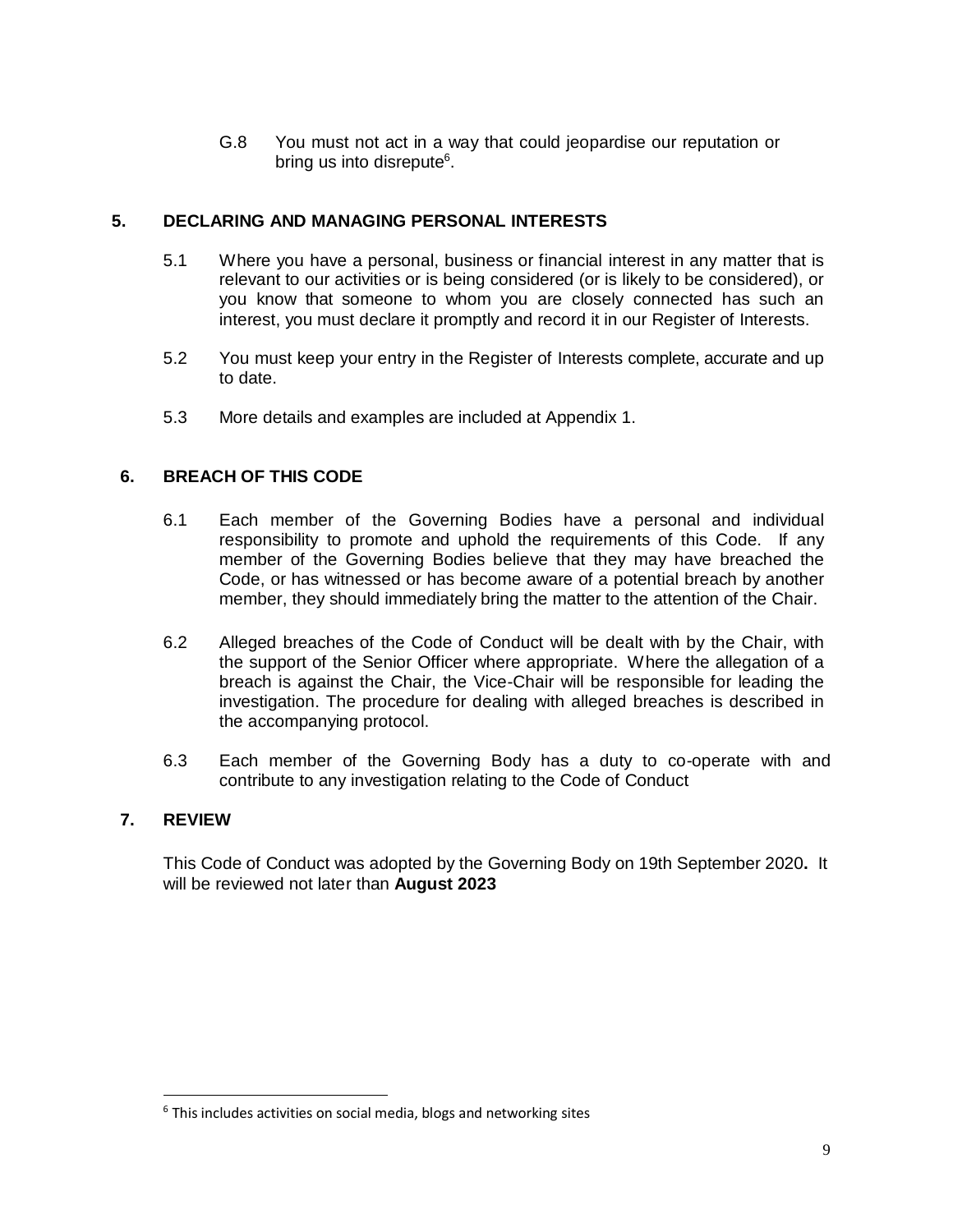### **8. ACCEPTANCE**

I have read and understood the terms of this Code of Conduct and I agree to uphold its requirements in all my activities as a member of our Governing Body. I am aware that I must declare and manage any personal interests. I agree to review all relevant Registers regularly to ensure that all entries relating to me are accurate. I understand that, if I am found to have breached this Code of Conduct, action will be taken by the Governing Body which could result in my removal.

| Signed |
|--------|
|        |

**\_\_\_\_\_\_\_\_\_\_\_\_\_\_\_\_\_\_\_\_\_\_\_\_\_\_\_\_\_\_\_\_\_\_\_\_\_\_\_\_\_\_\_\_\_\_Print Name**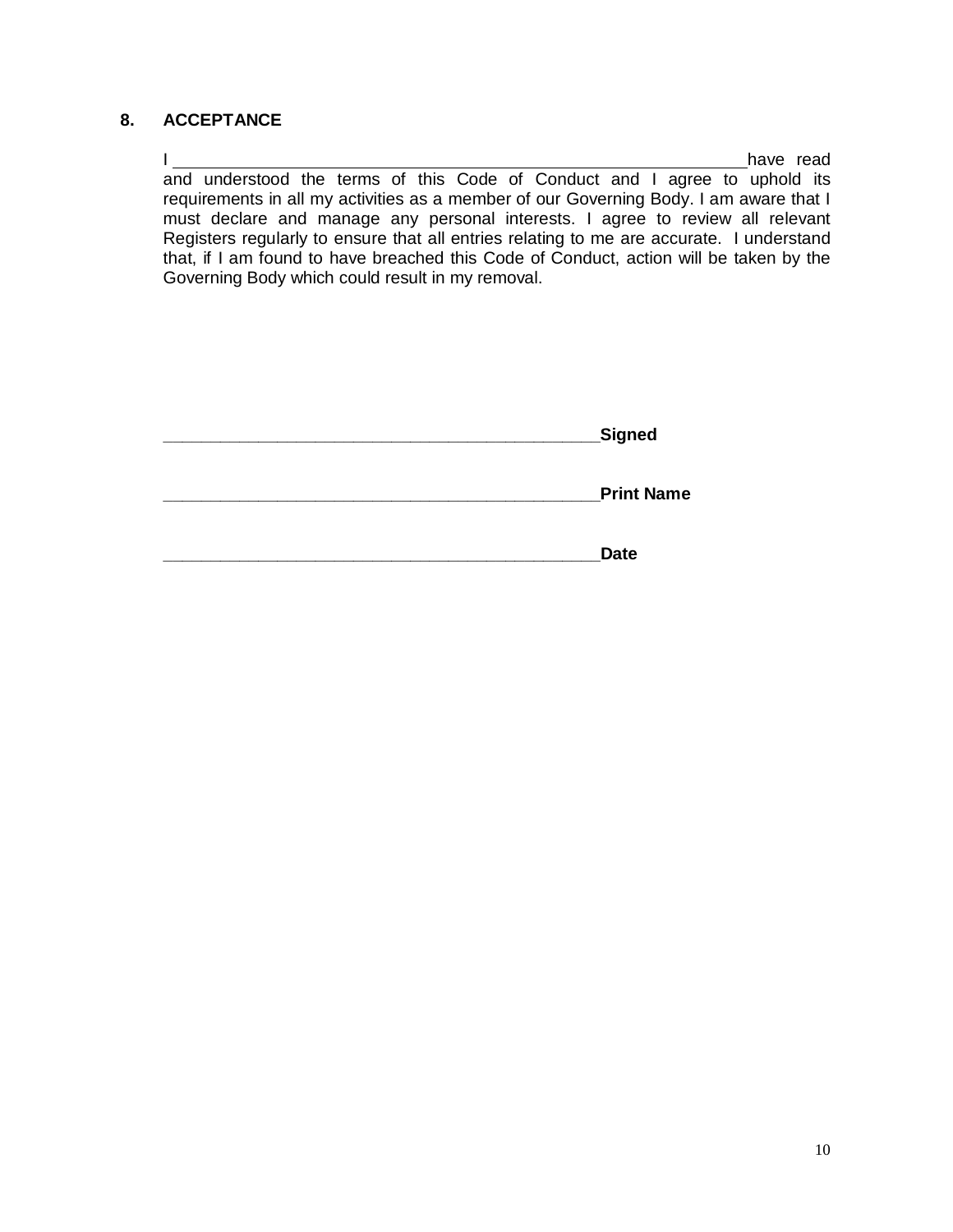#### **APPENDIX 1**

#### **Declaring and Managing Personal Interests**

#### **1. Introduction**

- 1.1 Being a member of any of our Governing Bodies is of course only one part of your life. Other aspects of your life - such as family, friends and neighbours, voluntary work, causes you support, possibly business or financial interests, possibly your own housing arrangements - may have the potential to cross over into your role as a Governing Body Member.
- 1.2 However, as we are an organisation that works for the community [and uses public funds], it is essential that there is no conflict - and that there can be no reasonable perception of conflict - between your duties as a Governing Body Member and your personal (or personal business or financial) interests.
- 1.3 Any potential conflict between your position as a member of Governing Body and your other interests must be openly declared and effectively managed so as to protect the good reputation of the Cassiltoun Group and the RSL sector.
- 1.4 Where you have a personal business or financial interest in any matter that is relevant to our activities or is being considered (or is likely to be considered) or you know that someone to whom you are closely connected has such an interest, you must declare it promptly and record it in the Register of Interests.
- 1.5 This Appendix gives further guidance on how to declare and manage any personal (including personal business or financial) interests.

### **2. Examples of interests that must be declared**

- 2.1 The following are examples of the kind of interest that you must declare. Please note that this list is not exhaustive, and there may be other interests that you should also declare.
	- Tenancy of a property (by you or someone to whom you are closely connected) of which we are the landlord.
	- Occupancy or ownership of a property (by you or someone to whom you are closely connected) which is factored or receives property related services from us.
	- Receipt of care or support services from us.
	- Membership of a community or other voluntary organisation that is in the same geographical area of interest that we operate in
	- Voluntary work with another RSL or with an organisation that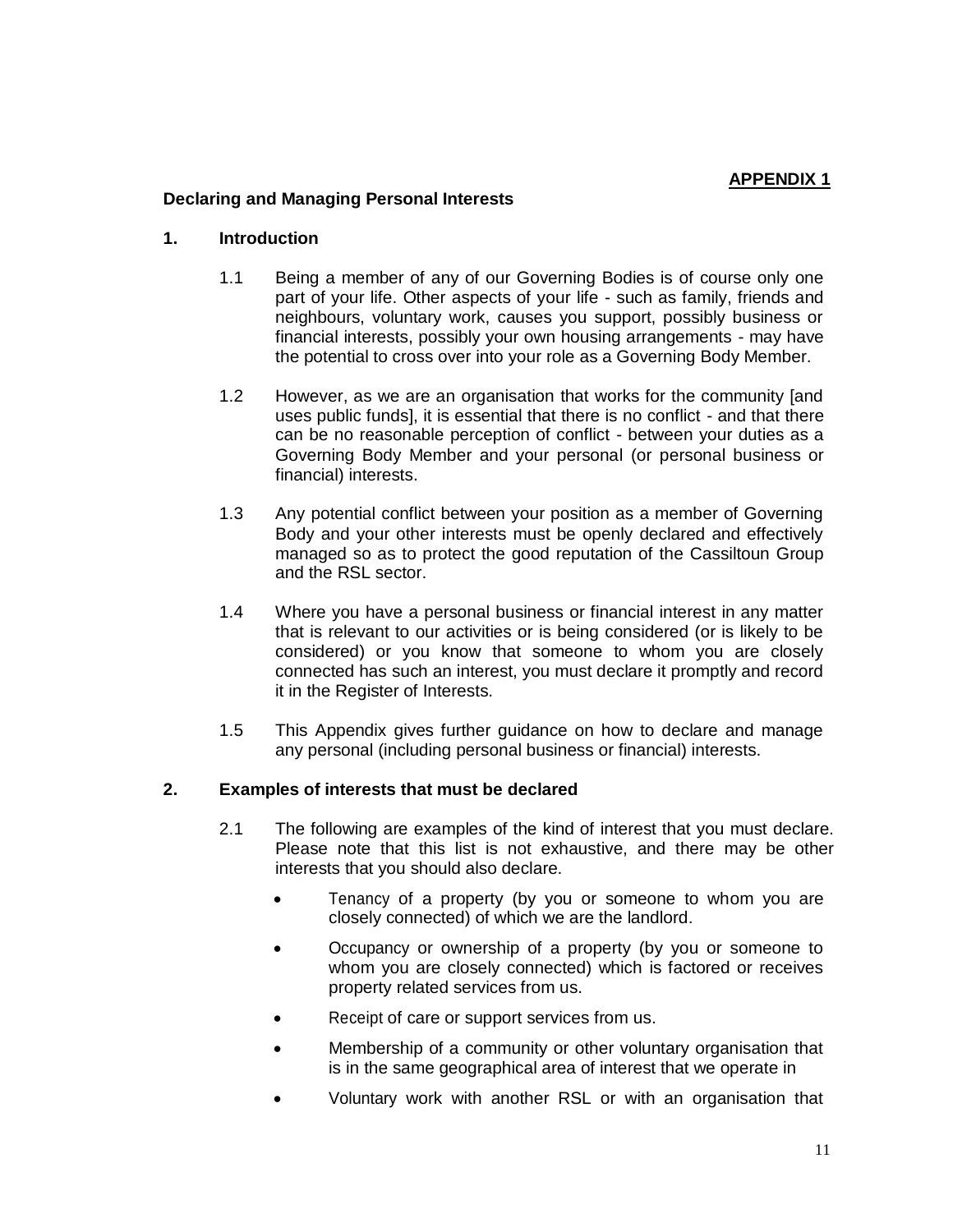does, or is likely to do, business with us.

- Membership of the governing body of another RSL.
- Being an elected member of any local authority where we are active.
- If you purchase goods or services from us.
- If you purchase goods or services from one of our approved contractors or Framework Agreement partners.
- Significant shareholding in a company that we do business with.
- Membership of a political, campaigning or other body whose interests and/or activities may affect our work or activities.
- Ownership of land or property in our areas of operation excluding for the purpose of your own residential use (i.e. there is no requirement for you to declare any house in which you currently live).
- Unresolved dispute relating to the provision of services in connection with a tenancy or occupancy agreement or a contractual dispute over the provision of goods or services with us.
- 2.2 If you are not sure whether a certain matter needs to be declared, you must seek guidance from the Chair or CEO. If doubt remains, the advice would always to declare the matter.
- 2.3 You should note that in some circumstances, declaration of an interest may not be sufficient, and that it may be necessary for the organisation to take additional measures to deal satisfactorily with the situation so as to protect the probity and reputations of both yourself and the organisation.

### **3. Definition of 'close connection'**

- 3.1 Someone 'closely connected' to you includes family members and persons who might reasonably be regarded as similar to family members even where there is no relationship by birth or in law.
- 3.2 As well as considering your own actions, you must be aware of the potential risk created by the actions of people to whom you are closely connected. Who you should consider, and our expectations of you to identify and declare such actions are outlined in the following table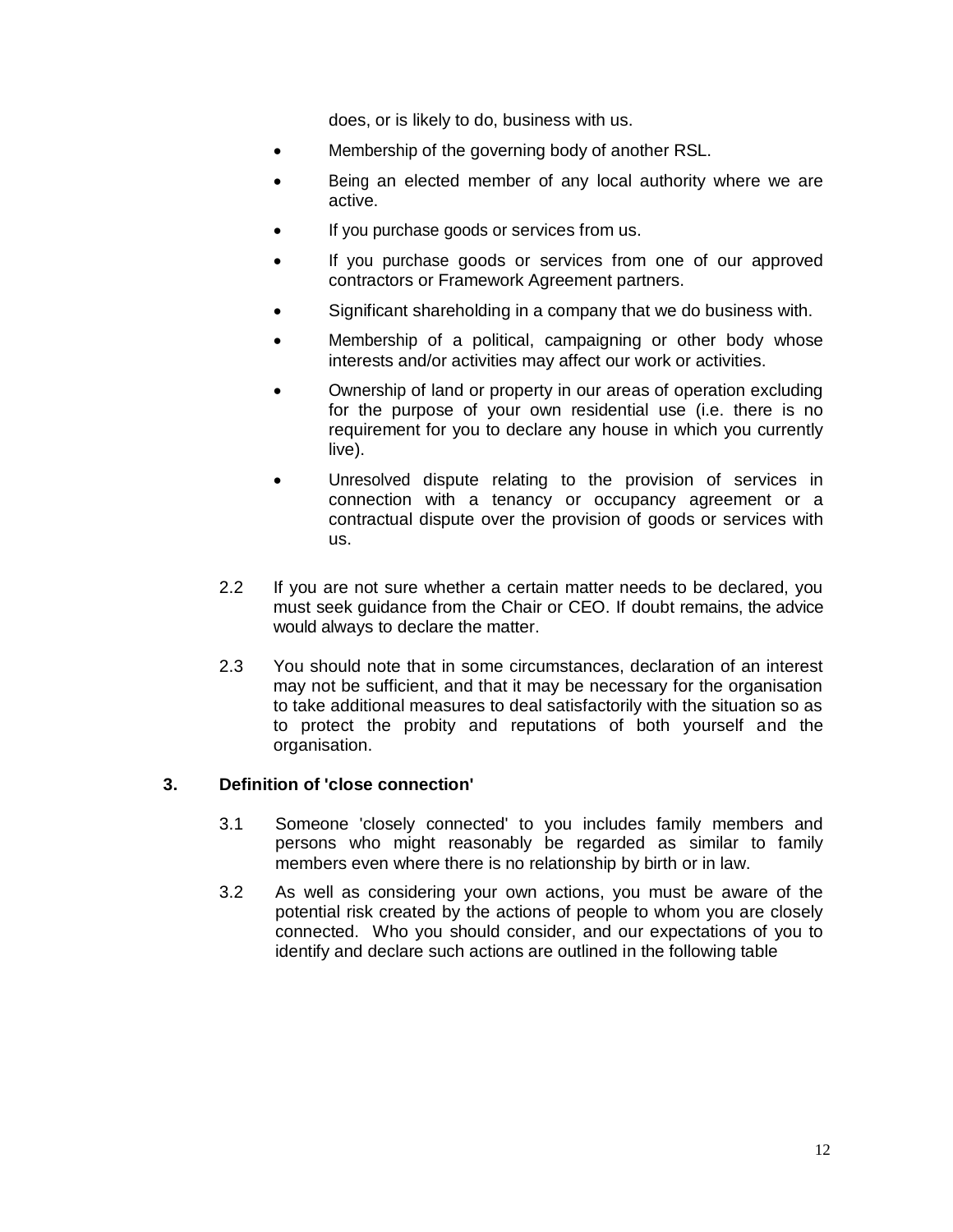| <b>Group</b> |                                                                                                     | <b>Required Response</b>                                                                                                                                                             |
|--------------|-----------------------------------------------------------------------------------------------------|--------------------------------------------------------------------------------------------------------------------------------------------------------------------------------------|
|              | 1. Members of your household                                                                        | We expect you to be aware of and<br>declare any relevant actions of all people<br>in your household. You must take steps                                                             |
|              | This includes:                                                                                      | to identify, declare and manage these.                                                                                                                                               |
|              | Anyone who normally lives as part<br>of your household (whether related<br>to you or otherwise)     |                                                                                                                                                                                      |
|              | Those who are part of your<br>household but work or study away<br>from home                         |                                                                                                                                                                                      |
|              | 2. Partner, Relatives and friends                                                                   | Where you have a close connection and<br>are in regular contact with anyone within                                                                                                   |
|              | This includes:                                                                                      | this group, we expect you to be aware of<br>and declare any relevant actions. Under<br>these circumstances, you must take<br>steps to identify, declare and manage<br>these actions. |
|              | • Your partner (if not part of<br>household)                                                        |                                                                                                                                                                                      |
|              | Your relatives and their partners                                                                   |                                                                                                                                                                                      |
|              | • Your partner's close relatives (i.e.<br>parent, child, brother or sister)                         | Where you do not have a close<br>connection and regular contact with<br>someone in this group, we do not expect                                                                      |
|              | Your close friends                                                                                  | you to be aware of or to go to<br>unreasonable lengths to identify any                                                                                                               |
|              | Anyone you are dependent upon or<br>who is dependent upon you                                       | relevant actions. However, if you<br>happen to become aware of relevant<br>actions by such individuals, then these<br>should be declared and managed as<br>soon as possible.         |
|              | Acquaintances (such as neighbours,<br>someone you know socially or<br>business contacts/associates) |                                                                                                                                                                                      |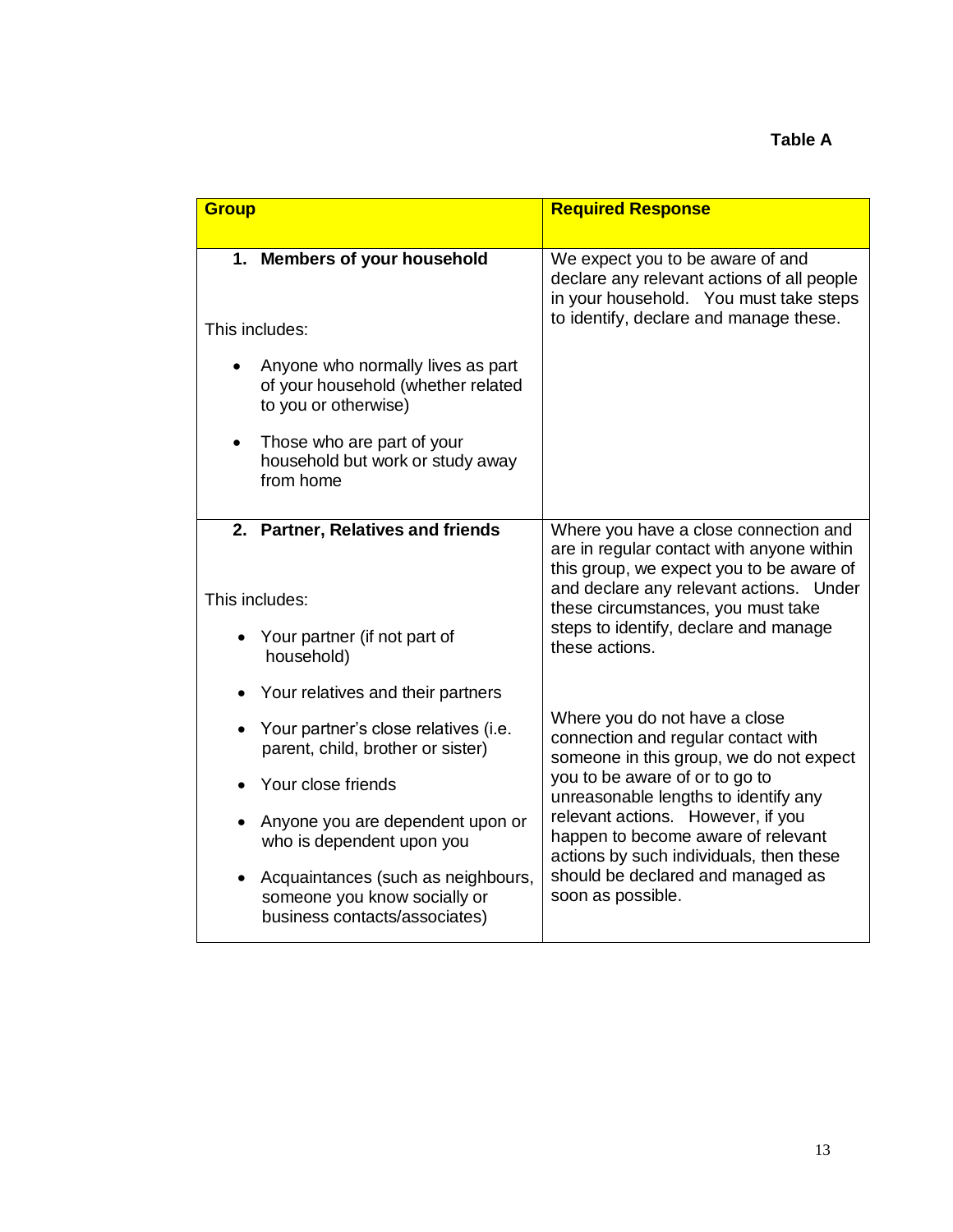What you need to consider

- 3.3 The following are the relevant actions /involvement by those to whom you are closely connected that you should consider, declare and manage as per our expectations outlined in Table A:
	- A significant interest in a company or supplier that we do business with. A significant interest means ownership (whole or part) or a substantial shareholding in a business that distributes profits, but does not include where an individual has shares in large companies such as banks, utility companies or national corporations, i.e. where owning shares would not give the individual any significant influence over the activities of that organisation.
	- Where the individual may benefit financially from a company with which we do business
	- Involvement in the management of any company or supplier with which we do business
	- Involvement in tendering for or the management of any contract for the provision of goods or services to us.
	- Application for employment with us.
	- Application to join our Board or any of its subsidiaries
	- Application to be a tenant or service user of the organisation
	- If they are an existing tenant or service user of the organisation

### **4. Practical Arrangements for Declaring personal interests**

- 4.1 Upon appointment, each new Board Member will complete a form to register any personal interests that could potentially conflict with their role and these will be updated annually after each AGM, with the completion of a new form. At each full Board Meeting, there will be an opportunity to update any material if required.
- 4.2 You must keep your entry in the Register of Interests up to date, add any new interests as soon as they arise, and amend existing interests as soon as any change takes effect.
- 4.3 A situation may arise where you are invited to be present at a meeting where a matter in which you have a personal (or a personal business or financial) interest is discussed. In such cases you must inform the meeting chair at the start of the meeting, or as soon as you become aware that this is the case. You would then be required to leave the meeting for the duration of the particular item. If in any doubt, you should ask the meeting chair or another senior person present for guidance. This applies to all meetings that you attend as a member of our Governing Body – both internal and external.
- 4.5 Any failure to make a complete, accurate and prompt declaration whether deliberately or through taking insufficient care - will be regarded as a breach of this Code.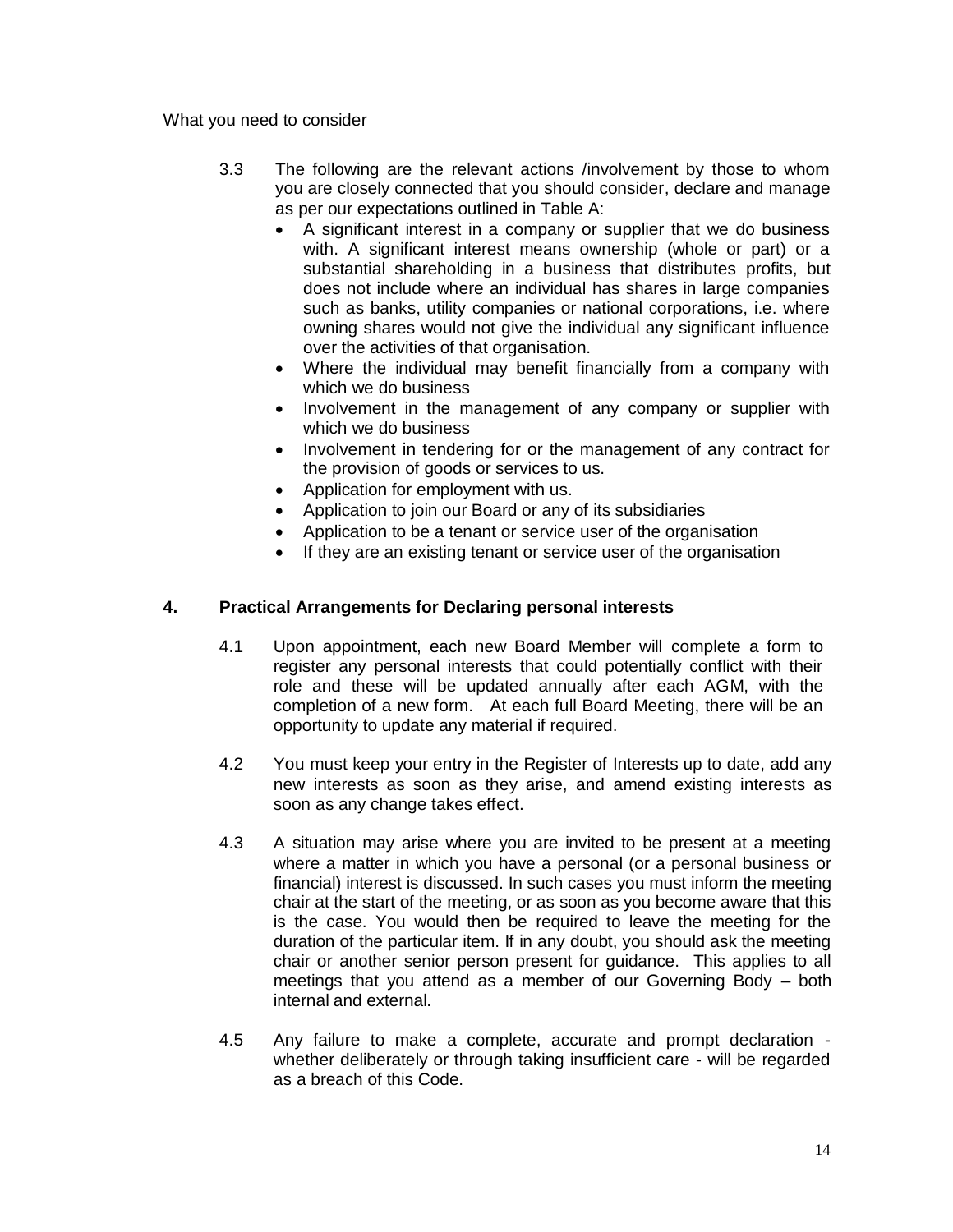# **Protocol for Dealing with a Breach of the Code of Conduct**

- **A.1** This procedure sets out the arrangements that will normally apply to potential breaches of the Code of Conduct, which are defined as follows:
	- (a) Breaches of the Code of Conduct (the Code) that occur during a meeting and involve a member being obstructive, offensive or disregarding the authority of the Chair
	- (b) Other complaints about the conduct of a Member of the Governing Body
	- (c) Information that suggests that there may have been a breach of the Code by a member of the Governing Body.
- **A.2** The Chair has delegated authority to deal with potential breaches of the Code, subject to Clause A.4 below. The Chair has delegated authority, in consultation with other office-bearers, to instruct, progress and conclude investigations carried out in accordance with this protocol.
- **A.3** A breach of the Code is a Notifiable Event. The Chair is responsible for ensuring that the necessary notifications are made to the Scottish Housing Regulator as soon as any breach comes to light, and that the SHR's requirements (as set out in the relevant guidance<sup>7</sup>) in terms of reporting the outcome of the investigation are met.

### **Conduct at meetings**

**A.4** Alleged breaches that occur during the course of a meeting (and which have not happened before) will normally be dealt with by the Chair or sub-committee Convenor, either during the meeting and/or within 24 hours of the meeting. In these circumstances, the Chair may ask the member to leave the meeting or a vote may be taken to exclude the member from the rest of the meeting. After the meeting, the Chair or sub-committee Convenor will discuss such behaviour with the member and may require the member to apologise or take such other action as may be appropriate. Where the Chair regards such behaviour as being very serious, it may also be investigated subsequently in accordance with the terms of this protocol, as will repeated incidents of a similar nature.

### **Other Complaints**

**A.5** It is recognised that potential breaches of the Code of Conduct may occur beyond the Cassiltoun Group premises (e.g. whilst a Governing Body member is at an external meeting, attending a training event or conference or otherwise representing us, or whilst engaging in social networking).

<sup>&</sup>lt;sup>7</sup> Scottish Housing Regulator, February 2019, [Notifiable Events Guidance](https://www.housingregulator.gov.scot/for-landlords/statutory-guidance/notifiable-events)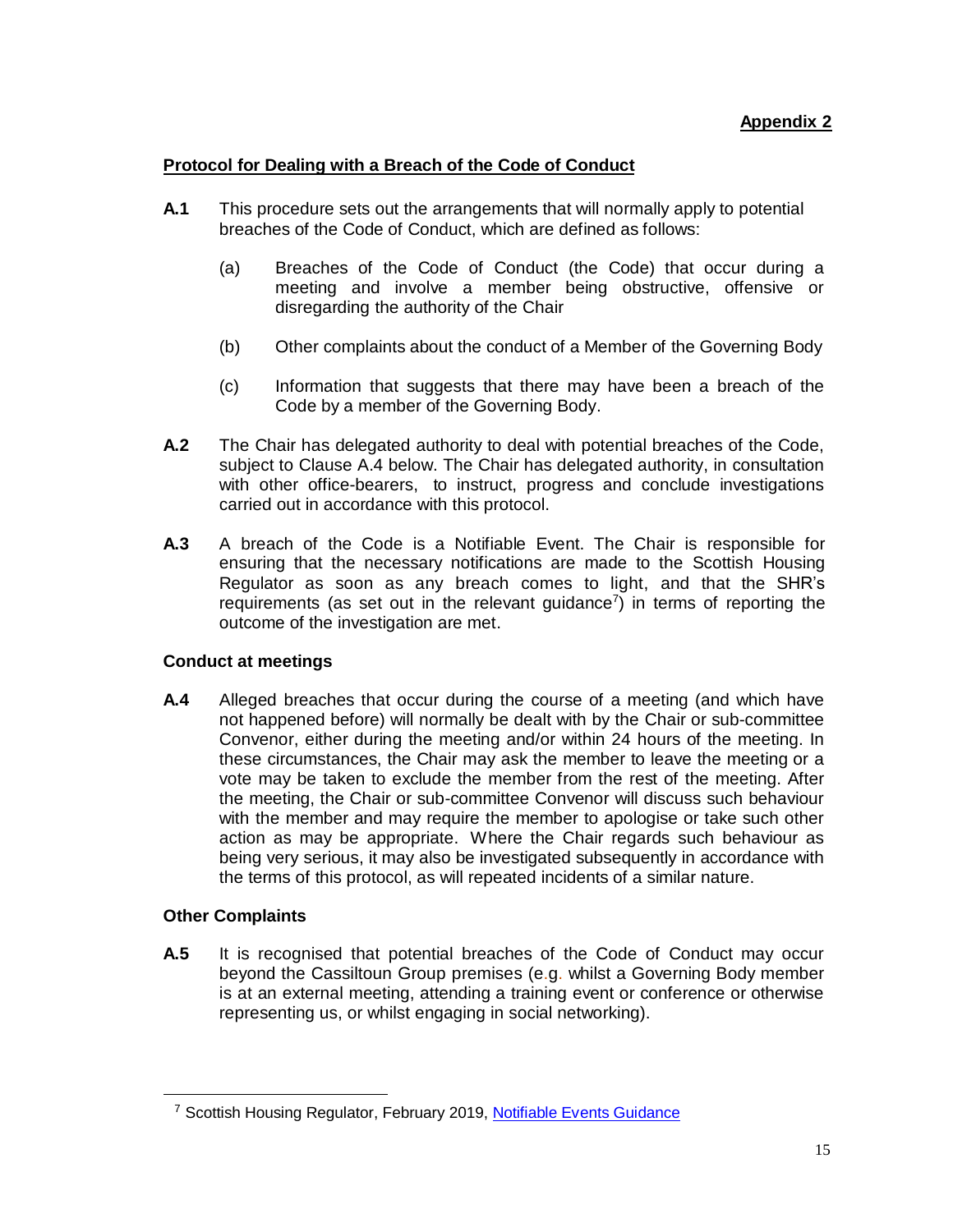Potential breaches may also involve inappropriate conduct in relation to colleagues, staff or service users. Potential breaches may also involve failure to follow the requirements of an approved policy.

- **A.6** A potential breach of the Code, including repeated instances of poor conduct at meetings, will normally be the subject of an investigation, which will be managed by the Chair.
- **A.7** Not all potential breaches will be the subject of complaints or allegations. Where they are, they do not have to be made in writing but the Chair and Secretary/Senior Officer should ensure that there is always a written statement of the complaint or allegation that is used as the basis for the investigation.
- **A.8** In the event that an allegation is made anonymously, it will be investigated as thoroughly as possible, although it is recognised that it may not be possible to conclude any such investigation satisfactorily.

#### **Investigation of a potential breach**

- **A.9** Allegations of a breach should normally be made to the Chair or, where the complaint relates to the Chair, to another office-bearer. The Chair or officebearer in consultation with the other office-bearers, will decide whether to instruct an independent investigation or whether to carry out an internal investigation. No one who has any involvement in the complaint or the circumstances surrounding it will play any part in the investigation.
- **A.10** A potential breach of the Code of Conduct (other than that which is being dealt with as described at A.4) will be notified to the Governing Body by the Secretary within seven working days either of occurring or of receipt of the complaint. The notice will include a report on the proposed arrangements for investigation (but will not describe the detail of the complaint) and a recommendation of a suitable person to carry out the investigation. This recommendation should be made by the Chair who may seek advice from our solicitors.
- **A.11** All investigations will be objective and impartial. A potential breach of the Code of Conduct will normally be investigated by an independent person, unless it is decided that an internal investigation is appropriate (as set out at A9).
- **A.12** An internal investigation will be carried out by three Members of the Governing Body, not including the Chair, who will make a report and recommendations to the Governing Body. They will be supported in the conduct of the investigation by the Senior Officer.
- **A.13** Where the potential breach relates to the Chair or other office bearer, an independent investigation will always be carried out.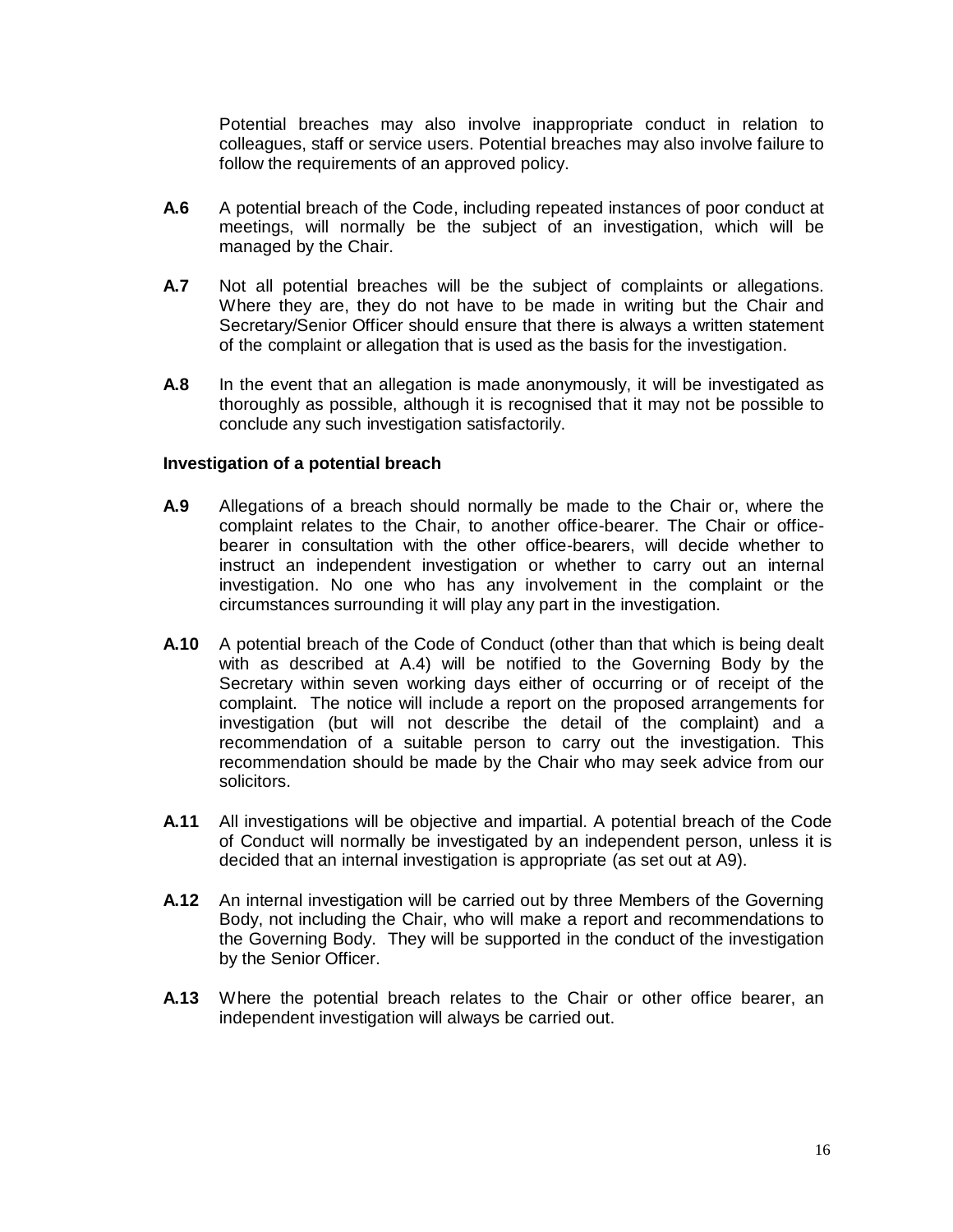- **A.14** An independent investigation will normally be overseen by the Chair and one other office bearer, with support from the Senior Officer. In the event that the alleged breach relates to the Chair, one of the other office-bearers will act to fulfil the responsibilities ascribed to the Chair.
- **A.15** The Chair and other office-bearer, with any support they feel necessary, will brief the agreed advisor/investigator and then consider their recommendations at the end of the investigation, before reporting to the Governing Body. The Cassiltoun Group should always provide the investigator with a written brief that sets out the nature of the complaint and of the investigation to be carried out, as well as a timescale for completion and reporting. The brief may refer to any action previously taken that is relevant. Investigations should not usually take more than six weeks to conclude. The advisor/investigator will normally present their report to the Governing Body.
- **A.16** Any investigation of a potential breach should be notified to the individual concerned within seven days of the decision to investigate. The Governing Body Member must be notified in writing of the nature of the complaint and the arrangements proposed for investigation.
- **A.17** The Governing Body Member whose conduct is being investigated will not be party to any of the discussions relating to the investigation. Any Governing Body Member who is the subject of a complaint is expected to co-operate with any investigation carried out. The Governing Body should agree to grant leave of absence to a member who is the subject of a complaint whilst an investigation is carried out.
- **A.18** A meeting of the Governing Body will be held to consider the report and recommendations from the investigation and to determine what action should be taken against any individual who is found to have been in breach of the Code.
- **A.19** The Governing Body will report the findings of the investigation and the proposed action to the member concerned within seven days of the meeting at which the report of the investigation was considered.
- **A.20** Where, following an investigation, it is concluded that a serious breach has occurred, the Governing Body may require the member to stand down from their position in accordance with the Rules.
- **A.21** If the Governing Body proposes to remove a member, following investigation, the member will have the right to address the full Governing Body before their decision is taken at a special meeting called for that purpose. Any such decision must be approved by a majority (two thirds) of the remaining members of the Governing Body, in accordance with Rule 44.5